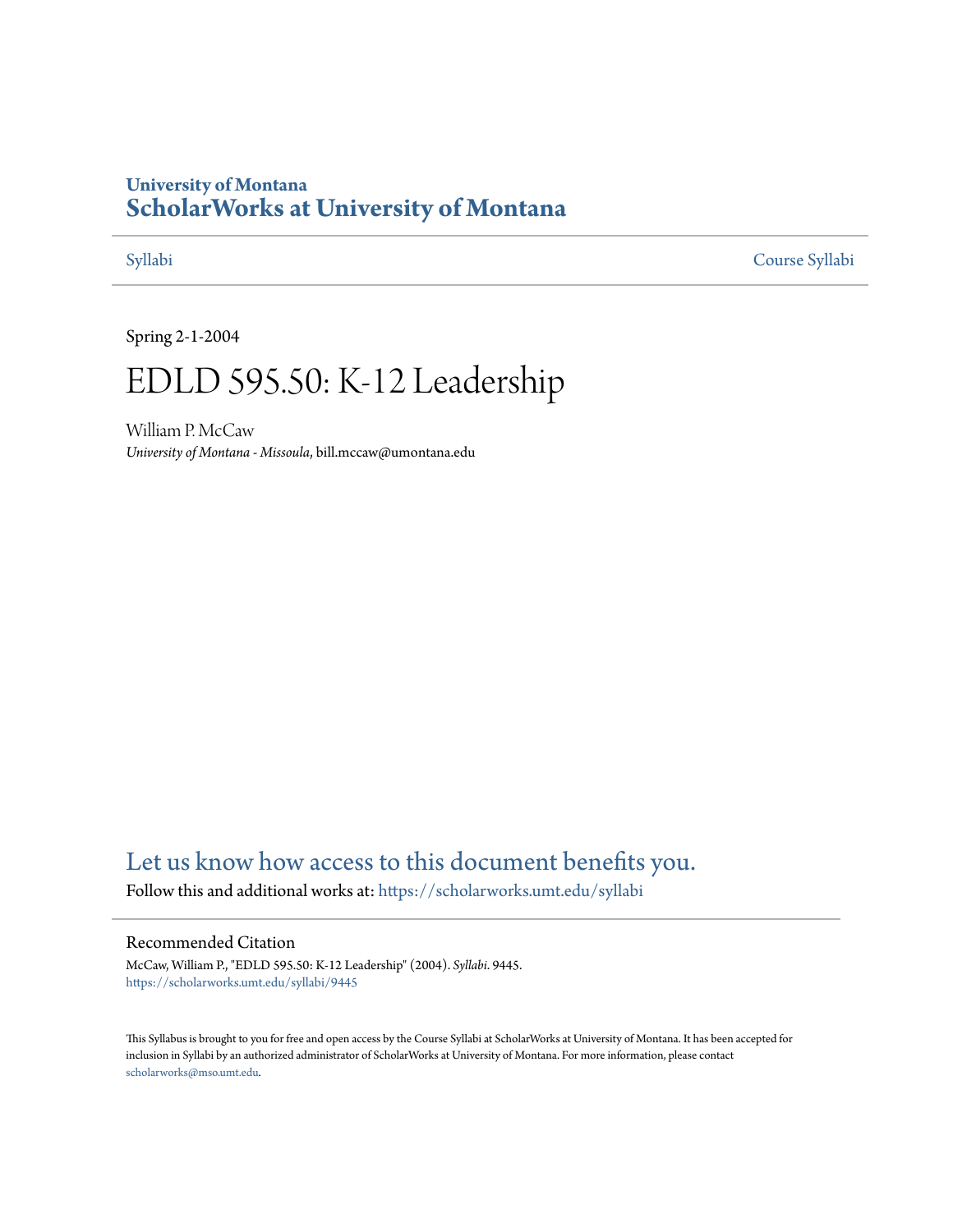The University of Montana Department of Educational Leadership and Counseling **EDLD 595/567: K-12 Leadership SYLLABUS**

#### **CLASS:**

Online

#### **INSTRUCTOR:**

William P. McCaw, Ed.D. 32 Campus Drive School of Education The University of Montana Missoula, MT 59812

Office: School of Education 207 Office Hours: By Appointment (o) 406-243-5395 e-mail: [bill.mccaw@mso.umt.edu](mailto:bill.mccaw@mso.umt.edu)

#### **REQUIRED READINGS:**

Snowden, P. E & Gorton, R. A. (2002). *School leadership and administration* (6<sup>th</sup> ed.). New York: McGraw-Hill.

Covey, S. R. (1990). *Principle-centered leadership.* NY: Summit.

There will be additional readings throughout the course.

#### **COURSEDESCRIPTION:**

Utilizing large and small group discussions, individual written assignments, case studies, and fieldwork experiences, students in this course will be exposed to leadership considerations, management skills, and components of instructional leadership as they examine the roles, responsibilities, and relationships of K-12 educational leaders.

#### **MASTERS OFEDUCATION CULMINATING PORTFOLIO:**

The Masters of Education degree in Educational Leadership requires a culminating portfolio. As part of this portfolio, students will submit a benchmark assignment from each of the required M.Ed. courses. The benchmark assignment for this course is the Educational Platform and Administrative Entry Plan. The Educational Platform and Administrative Entry Plan will be a "work in progress" with additions being made as you participate in other Educational Leadership courses.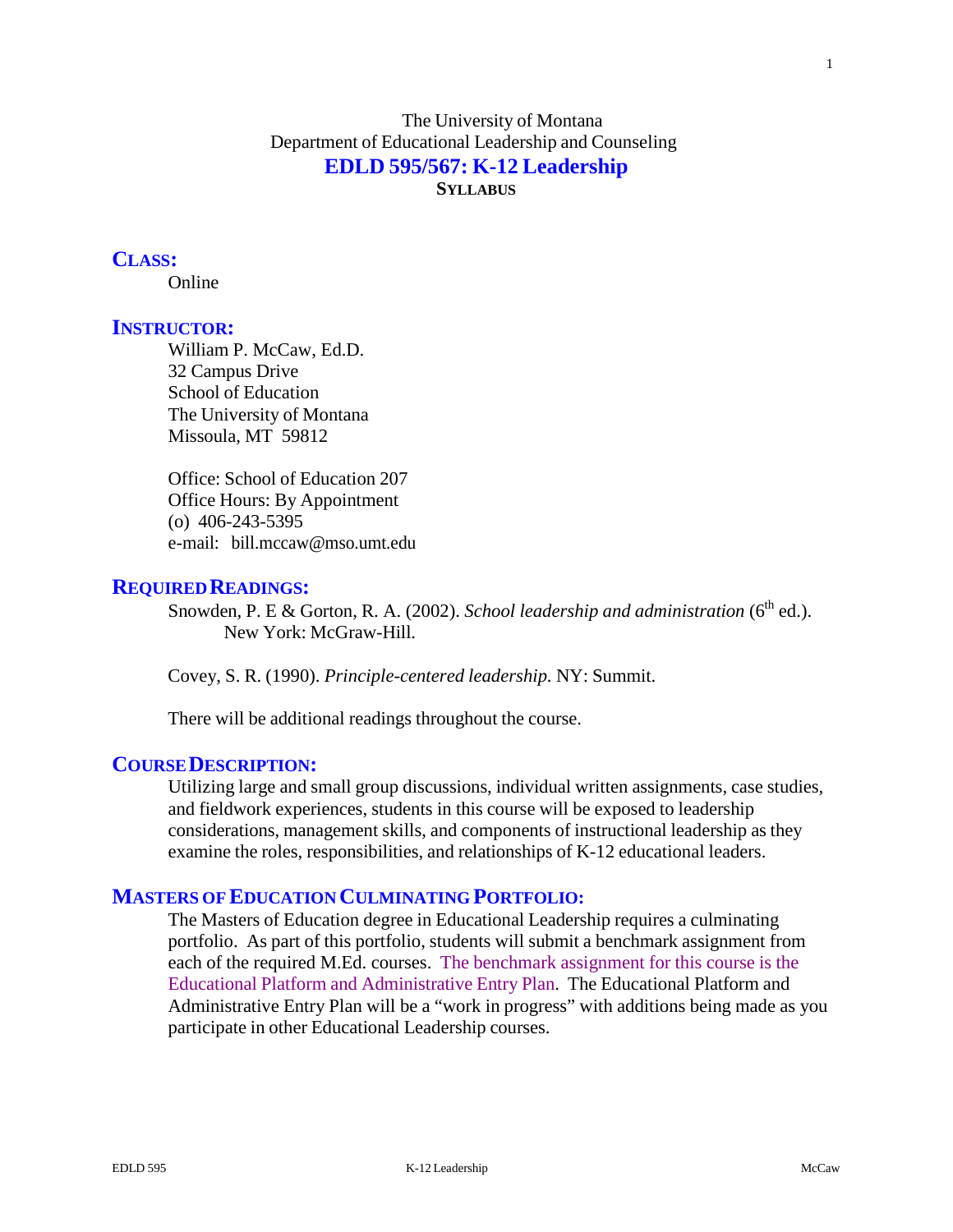#### **COURSEOUTCOMES AND STANDARDS FOR SCHOOL LEADERS:**

The Department of Educational Leadership (EDLD) has adopted the Interstate School Leaders Licensure Consortium (ISLLC) Standards for School Leaders. The ISLLC Standards were developed by the Council of Chief State School Officers and member states in 1996. The ISLLC Standards are used to guide courses in educational leadership. Each standard is briefly summarized below. For a more detailed explanation of the ISLLC Standards and specific information in the areas of Knowledge, Dispositions, and Performances for each standard, visit the web site for the Council of Chief State School Officers at [www.ccsso.org.](http://www.ccsso.org/)

The following Standards and their areas of knowledge will be used as outcomes in this course:

**Standard 1**: A school administrator is an educational leader who promotes the success of all students by facilitating the development, articulation, implementation, and stewardship of a vision of learning that is shared and supported by the school community.

*The administrator has knowledge and understanding of:*

- the principles of developing and implementing strategic plans
- systems theory
- effective communication
- effective consensus-building and negotiation skills

**Standard 2**: A school administrator is an educational leader who promotes the success of all students by advocating, nurturing, and sustaining a school culture and instructional program conducive to student learning and staff professional growth.

*The administrator has knowledge and understanding of:*

- applied motivational theories
- measurement, evaluation, and assessment strategies
- diversity and its meaning for educational programs
- adult learning and professional development models
- the change process for systems, organizations, and individuals
- school cultures

**Standard 3**: A school administrator is an educational leader who promotes the success of all students by ensuring management of the organization, operations, and resources for a safe, efficient, and effective learning environment.

*The administrator has knowledge and understanding of:*

- theories and models of organizations and the principles of organizational development
- operational procedures at the school and district level
- principles and issues relating to school safety and security
- human resources management and development
- current technologies that support management functions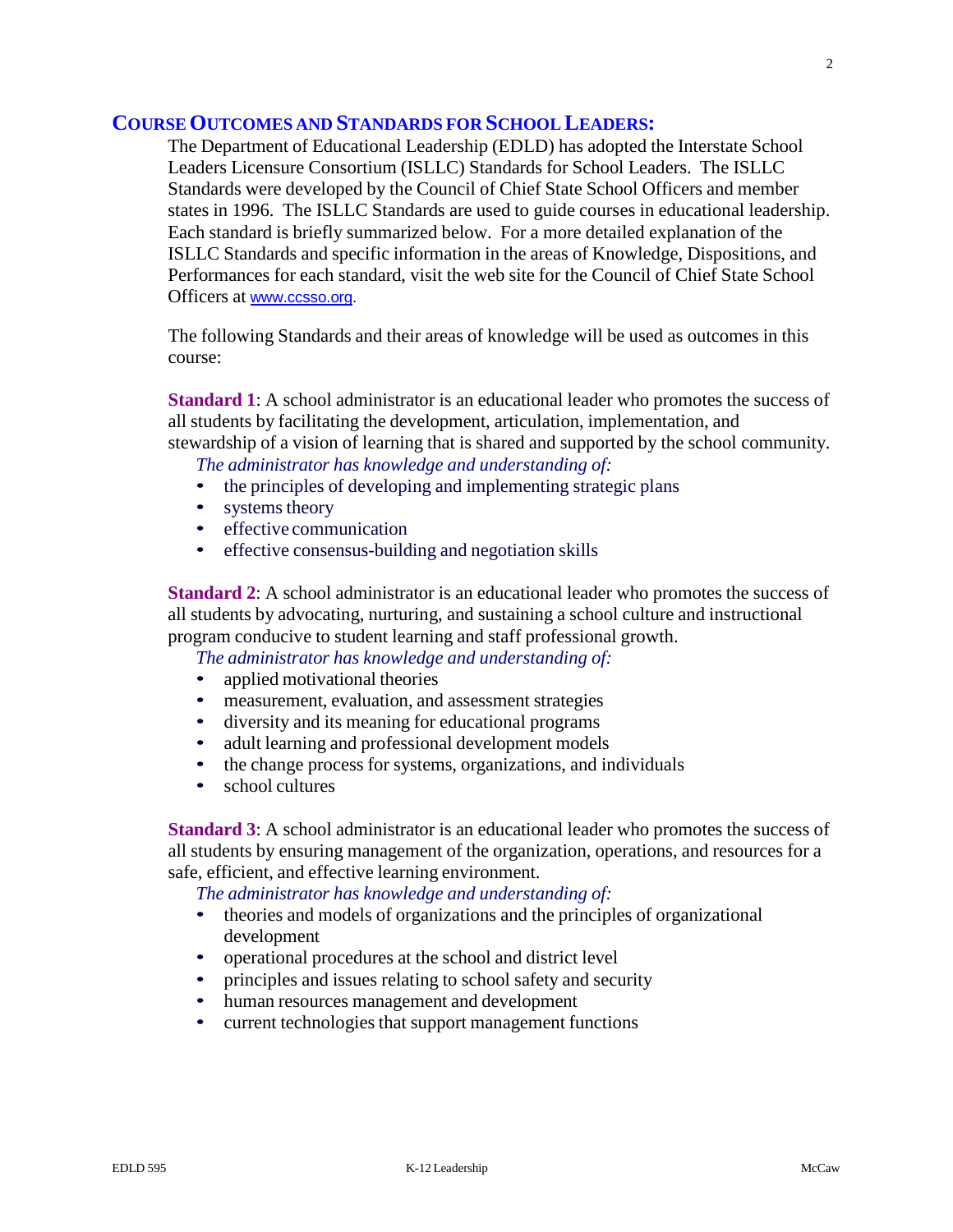**Standard 4**: A school administrator is an educational leader who promotes the success of all students by collaborating with families and community members, responding to diverse community interests and needs, and mobilizing community resources.

*The administrator has knowledge and understanding of:*

- emerging issues and trends that potentially impact the school community
- the conditions and dynamics of the diverse school community

**Standard** 5: A school administrator is an educational leader who promotes the success of all students by acting with integrity, fairness, and in an ethical manner.

*The administrator has knowledge and understanding of:*

- the purpose of education and the role of leadership in modern society
- various ethical frameworks and perspectives on ethics
- the values of the diverse school community
- professional codes of ethics

**Standard** 6: A school administrator is an educational leader who promotes the success of all students by understanding, responding to, and influencing the larger political, social, economic, legal, and cultural context.

*The administrator has knowledge and understanding of:*

- the role of public education in developing and renewing a democratic society and an economically productive nation
- models and strategies of change and conflict resolution as applied to the larger political, social, cultural and economic contexts of schooling
- global issues and forces affecting teaching and learning
- the dynamics of policy development and advocacy under our democratic political system
- the importance of diversity and equity in a democratic society

#### **EXPECTATIONS:**

Students enrolled in this course are expected to demonstrate regular and consistent class participate in all activities and discussions in a manner that promotes a scholarly environment where diverse ideas are tolerated and discussion is supported by informed opinion (refer to Professional Standards for Student Performance Appendix A).

Students are required to be current in the assigned reading and online discussions for the course and to submit required assignments in a timely manner. Late assignments will be accepted only by prior consent of the instructor.

Written assignments will reflect the individual's original work and follow the American Psychological Association (APA) style. All references to works by other authors must be properly cited. All written assignments must include a title page (Appendix B). Written assignments are to be sent electronically to the instructor.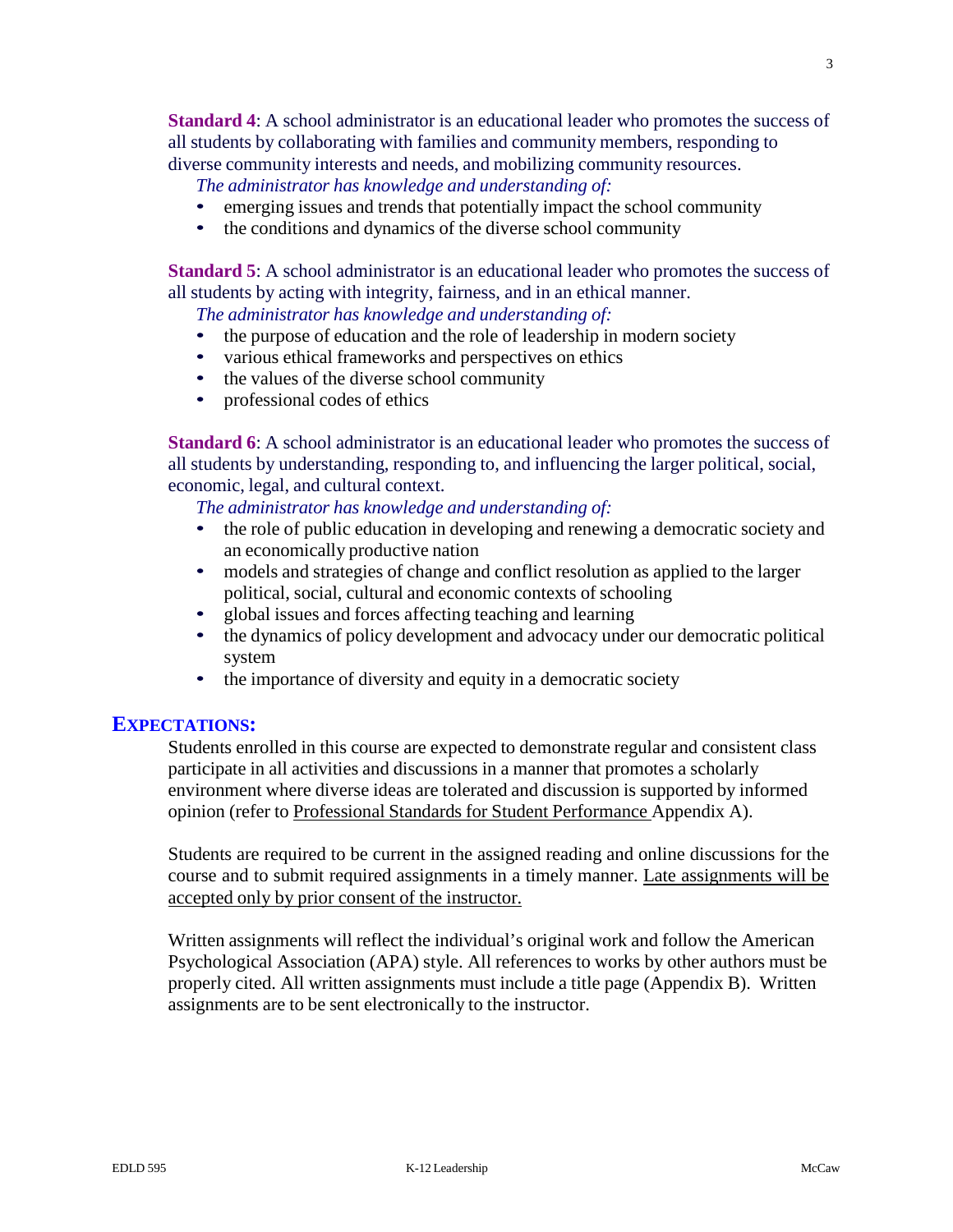#### Online Format

• Class Readings:

The two required books for reading will be read and discussed together throughout this course. Not all chapters will be covered in either book, so students may wish to read those chapters on their own to get a sense of the author's complete work.

• Class Lectures:

Class lectures will be presented through MS PowerPoint slides. You can download a free "read only" version of PowerPoint. The download can be founding the "Resources" located in the Course Options within the Control Panel page.

• Group Discussions:

Each student will be assigned a different group to participate in each week's class discussion. It is important that you find your group's discussion area for each week and participate in that assigned group as class participation points will be awarded each week from these discussions.

- Each week's discussion will be monitored for student participation.
- Each week students will receive one of the following scores for their participation:
	- o 3 points for thorough contributions that stimulate discussion
	- o 2 points for adequate participation and contribution
	- o 1 point for contributing only in a cursory manner or posting l ate
	- o 0 points for not participating
- Use of Case Studies:
	- o Snowden and Gorton's (2002) book, *School Leadership and Administration* has Part Two (Chapters 8-15) organized as case studies and simulations. At times, groups will be assigned these case studies and simulations to generate student interaction, discussion, and the application of the course content.

#### **ASSIGNMENTS:**

In addition to the assigned readings, expectations of class participation, and adherence to the Professional Standards for Student Performance, each student will be required to complete the following 4 assignments:

- 1. **Fieldwork Project**
	- a. Approved Fieldwork Plan (Appendix C)
- 2. **Reflective Journal** (covering the Fieldwork Project)
- **3. Critical Incident Report**
- **4. Educational Platform and Administrative Entry Plan**

#### NOTE: All assignments should use a cover page (see Appendix B)

#### **FIELDWORKPROJECT:**

The fieldwork project is designed to foster applied learning with best practices in the field. This project provides the student with the opportunity to bring together leadership theory and practice in actual K-12 educational environments. The fieldwork project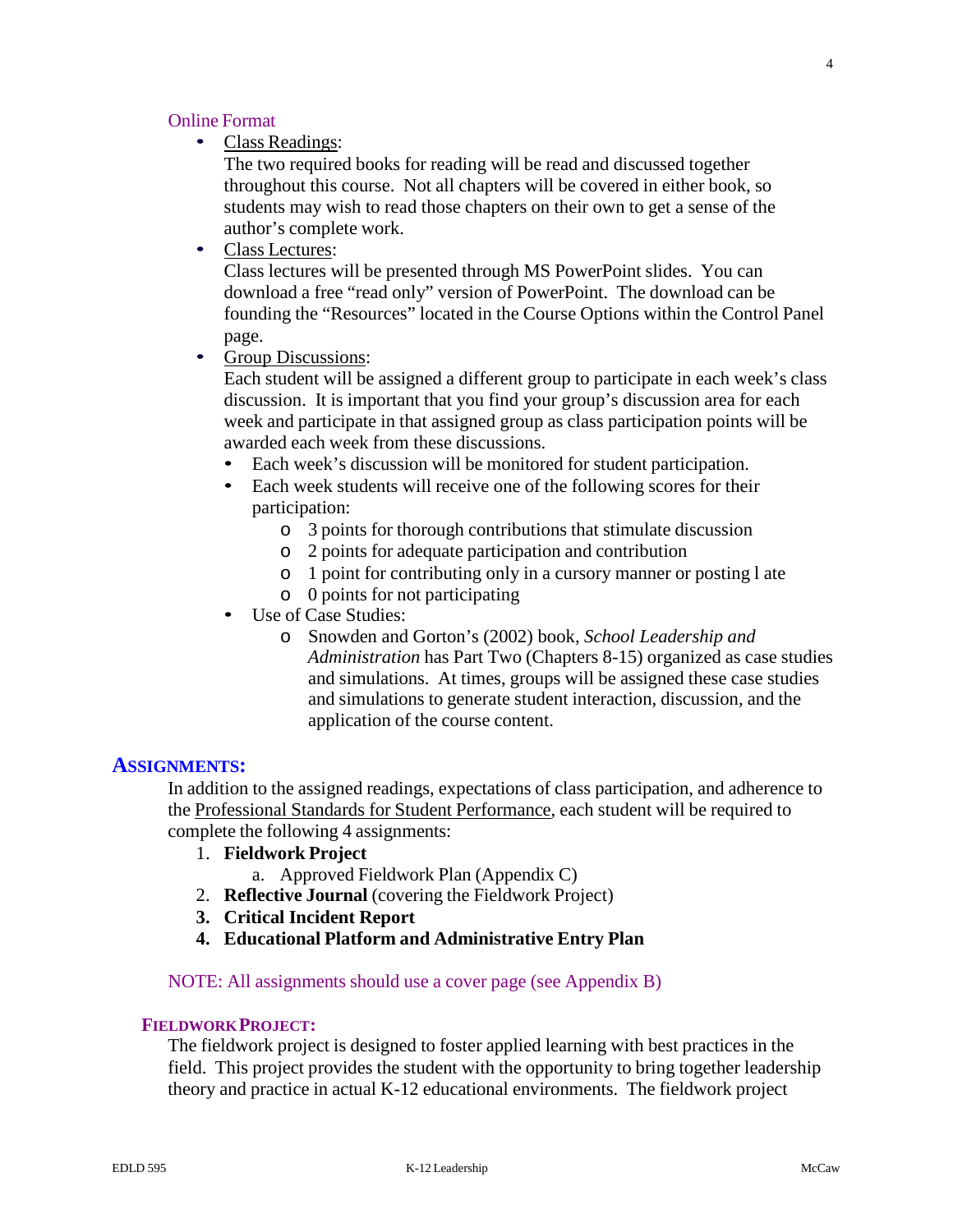consists of 15 hours of documented experience by the student and confirmed by their administrative mentor.

Each student is required to secure support from a K-12 administrator who will act as a mentor to the student through the student's 15 hours of fieldwork experience in leadership activities. This administrator/mentor will work with the student to develop the student's Fieldwork Project Plan (Appendix C). The administrator/mentor will also be responsible to sign off on the student's documentation of hours spent participating in the Fieldwork Project Plan.

Working with a district administrator/mentor, the student will:

- 1. Shadow a building administrator for one day.
- 2. Choose one or more leadership activities from any of the Six ISLLC Standards for School Leaders ( [www.ccsso.org](http://www.ccsso.org/) ) in the areas of Knowledge, Dispositions, and/or Performances to guide the remainder of their fieldwork experience.
- 3. The final Fieldwork Project will be documented by:
	- listing the leadership activities, and noting the Knowledge, Dispositions, and/or Performances of the ISSLC Standards for School Leaders that the fieldwork experience entailed;
	- recording the amount of time the student was engaged in each project;
	- the administrator/mentor signing the project/standards description to verify the student's participation; and
	- finally, the student will then mail the completed document with their signature and the signature of their administrator/mentor to the instructor.

#### **REFLECTIVEJOURNAL:**

A reflective journal recounts the *significant* experiences and observations of the fieldwork project and reflects upon those experiences and observations using the coursework as a foundation for the reflection. This process involves the analytical analysis of the actions of school leaders. Each entry in the journal should include:

- Brief description of the activity.
- Reflection on the leadership actions observed during the activity.

#### **CRITICAL INCIDENT REPORT:**

The Critical Incident Report is a reflection upon the action of another school leader as well as an analysis and critical assessment of the leadership action. The identity of the administrator and location of the school must be kept confidential. Please use fictitious names.

Think about a critical event that required leadership action. Describe the critical event with (a) sufficient detail describing the context of the event, (b) the issues of the event, (c) an analysis of the leadership action (or the reason why there was a lack of leadership action), (d) the resolution of the event, and (e) your suggestions for "the next time". (3-5 pages)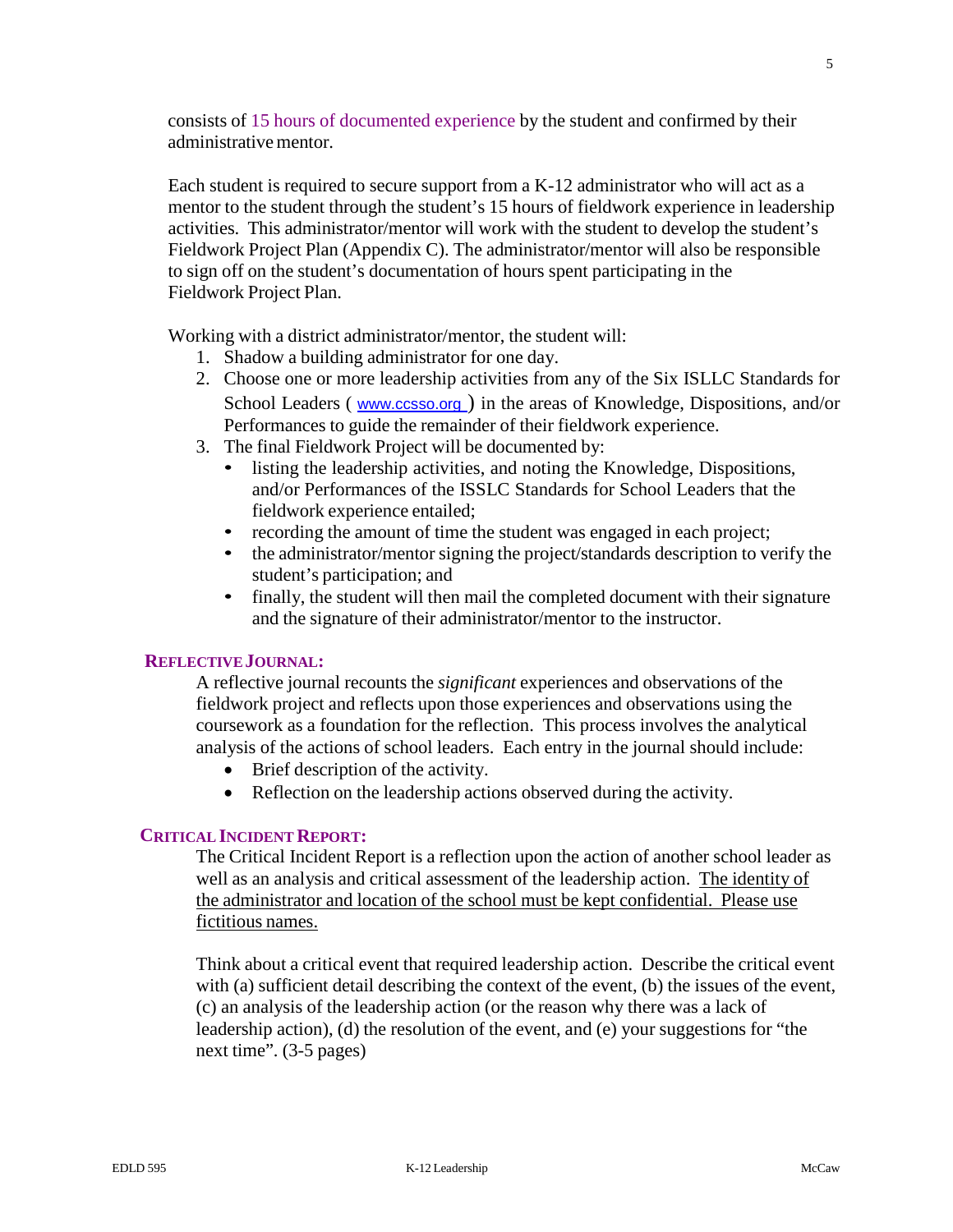#### **EDUCATIONAL PLATFORM AND ADMINISTRATIVE ENTRY PLAN:**

The Educational Platform and Administrative Entry Plan should reflect a culmination of thought on a number of important issues. Each Educational Platform and Administrative Entry Plan will be unique because it will reflect your own belief system and leadership style juxtaposed to relevant educational issues. Evaluation of this assignment will be done through the application of writing and organizational standards consistent with graduate level work. Students should use APA writing style.

Writing and verbalizing your values and views about significant aspects of the educational process, provides personal insights and improves communication with your coworkers. This written description of your values has been referred to as an *educational platform* (Sergiovanni and Starratt, 1983). By summarizing your beliefs, values, and philosophies about education, you are better able to communicate to other people where you stand as a professional educator. Many people who create a platform claim that it helps them with an *Entry Plan* to prepare for job interviews, communicate their values to other members of the organization, and determine if their actions match their espoused ideals. In addition, your educational platform and entry plan should include consideration of a number of other issues and how you plan to address them.

#### Guidelines:

A variety of specific approaches might be used to develop the written platform statements. Platforms should be in narrative form, using full paragraphs. Where appropriate, a list of key ideas may be presented.

The identification of the important elements to include in the platform is an important part of this exercise. In addition, analyzing and reflecting on the components of the platform and how they have, or have not changed over time, is an essential feature of this activity.

#### Developing the Written Product:

The length of an educational platform and entry plan will vary considerably from person to person. There are no minimum or maximum page limits; however, most platforms are between 15-20 pages.

The platform/plan should address your personal attitudes and beliefs concerning a variety of topics (see EDLD M.Ed. required courses and the ISSLLC Standards). Be sure to connect information and ideas presented in different sections of the Educational Platform and Administrative Entry Plan. These connections demonstrate important relationships and consistencies in your thoughts and actions.

You may want to follow the suggestions of several authors in organizing your ideas. One possible format has been advocated by Sergiovanni and Starratt (1983) who suggest that a platform is comprised of the following elements:

• The aims of education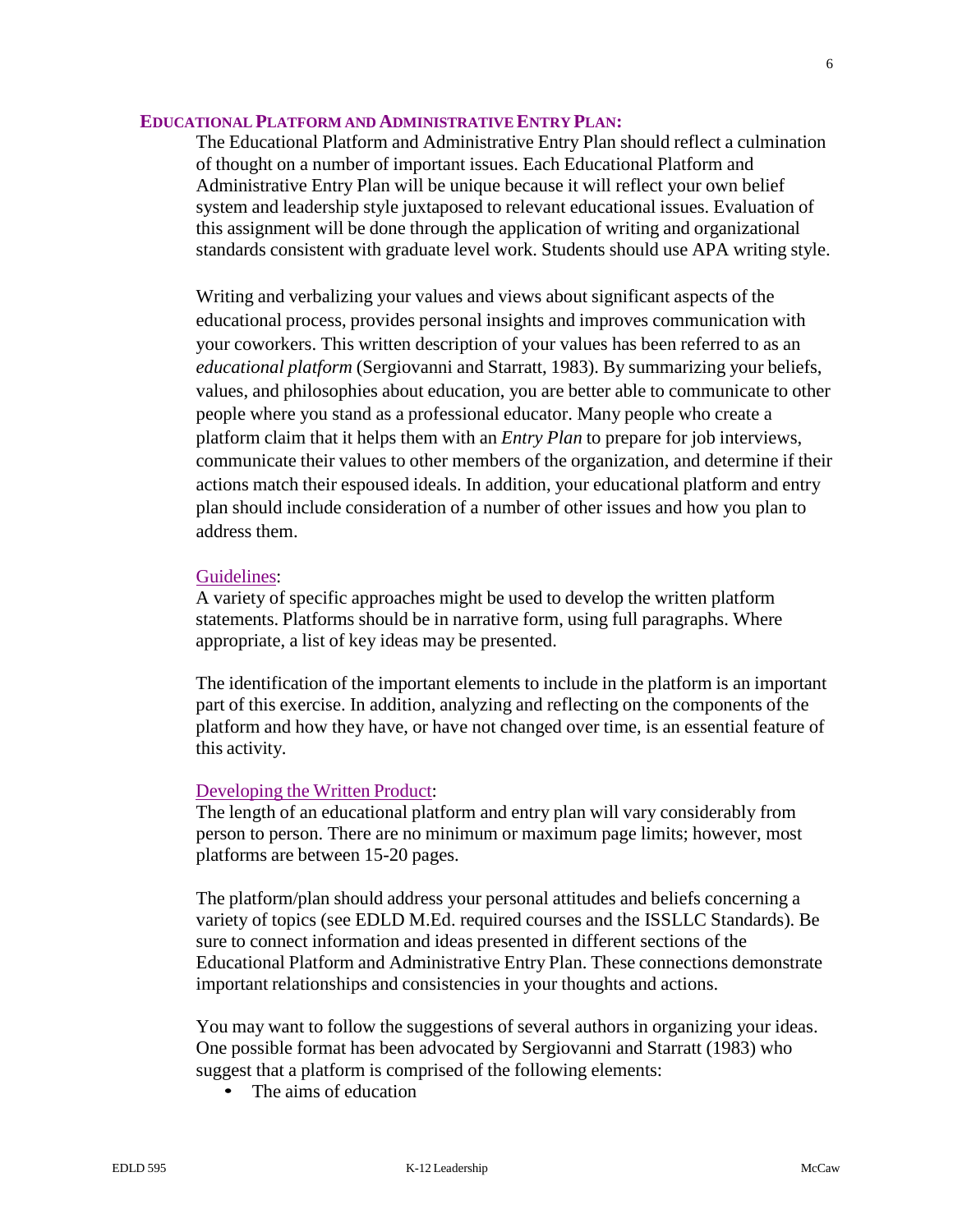- 
- The major achievements of students<br>• The social significance of students' l The social significance of students' learning
- The image of the learner
- The value of the curriculum
- The image of the teacher
- the preferred kind of pedagogy

Another format for organizing an educational platform has been suggested by Barnett (1991) who recommends the following areas be addressed:

- Student outcomes (academic and social learning outcomes)
- Instructional climate (physical environment and interpersonal interactions)
- Instructional organization (instructional delivery and organization)
- Community-parental/community involvement and resources
- Beliefs and experiences (significant personal values, beliefs, meaningful experiences institutional context-external resources and constraints from local, state, and federal sources)
- Leadership behaviors (actions taken to ensure the outcomes, climate, instructional organization, community involvement, and external support occur)

#### EvaluativeCriteria:

The following criteria will be used to evaluate your platform/entry plan:

- How well the final paper adheres to the guidelines and format described above. The consistency of ideas expressed throughout the platform.
- The degree to which examples are provided to illustrate key ideas and beliefs.
- The quality of the personal analysis of the platform exercise.
- The physical appearance and quality of the written product
	- o How well the written product is organized, presented, and clearly communicates the key features of the platform
	- o The use of scholarly citations (when appropriate) to support stated positions

#### **GRADING:**

Grading for this course is explained below.

An "A" is an indication of excellence. Excellent work is complete, original, technically sound, and fully supported with scholarly citations.

A "B" is an indication of good work. It is complete, technically sound, has some scholarly citations and adequately addresses the subject of the assignment.

A "C" is an indication of average work. It covers the assignment and little else and lacks adequate scholarly citations.

Unacceptable projects/papers are those that do not meet the requirements of the class assignment. They are often papers or parts of papers from other classes or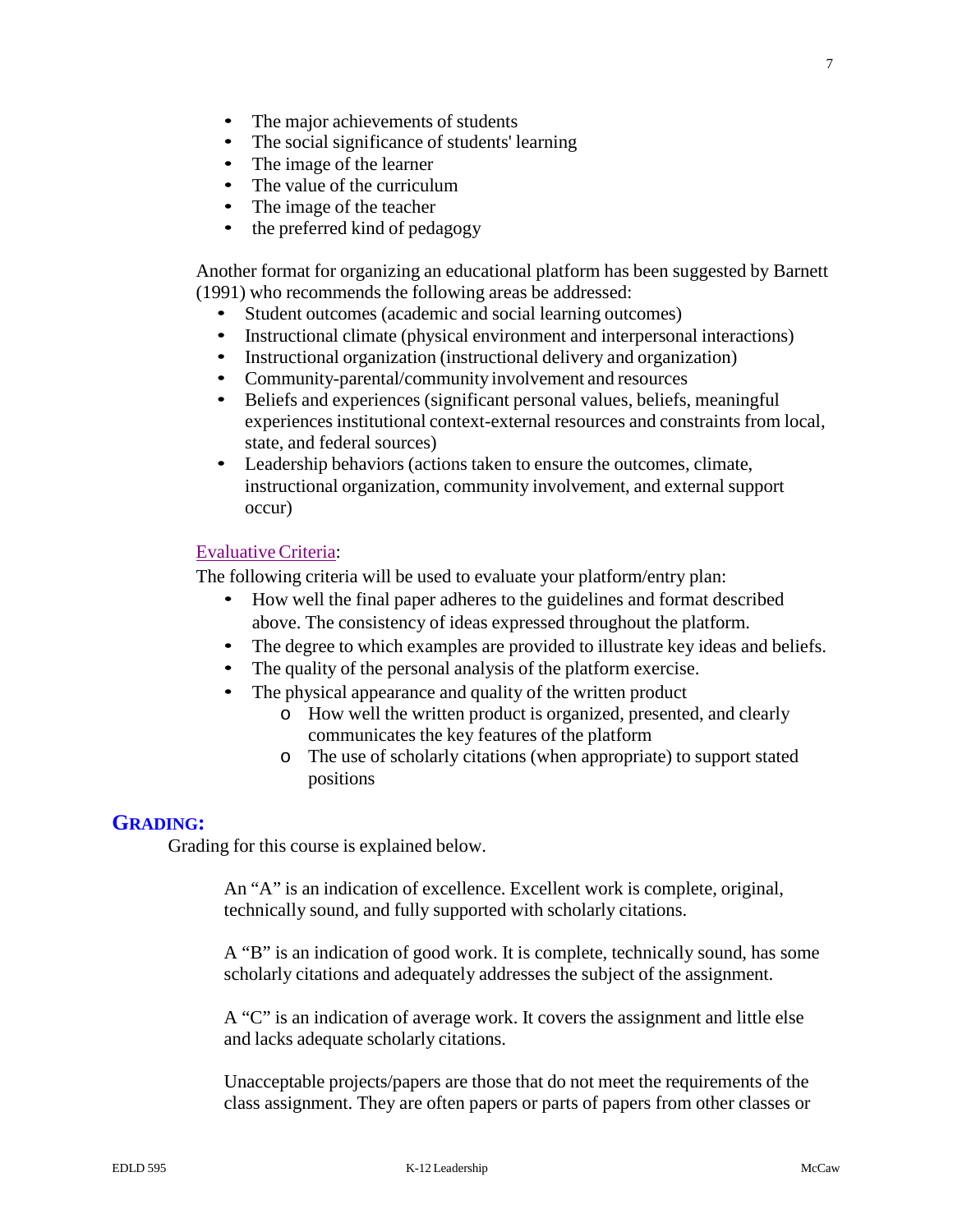consist of research that that the writer finds more interesting than the class assignment. Papers that are plagiarized, both by direct copying or a lack of adequate citation, are unacceptable and will be graded accordingly.

Grades will be determined by the following weighted formula:

| Class Participation                                | 20% |
|----------------------------------------------------|-----|
| <b>Fieldwork Project</b>                           | 10% |
| Reflective Journal                                 | 20% |
| <b>Critical Incident Report</b>                    | 20% |
| Educational Platform and Administrative Entry Plan | 30% |

### **A FINAL NOTE:**

I want to be sensitive to any special needs that you may have. If you require some special accommodation or you are uncomfortable with some aspect of this course, I invite you to discuss these matters with me.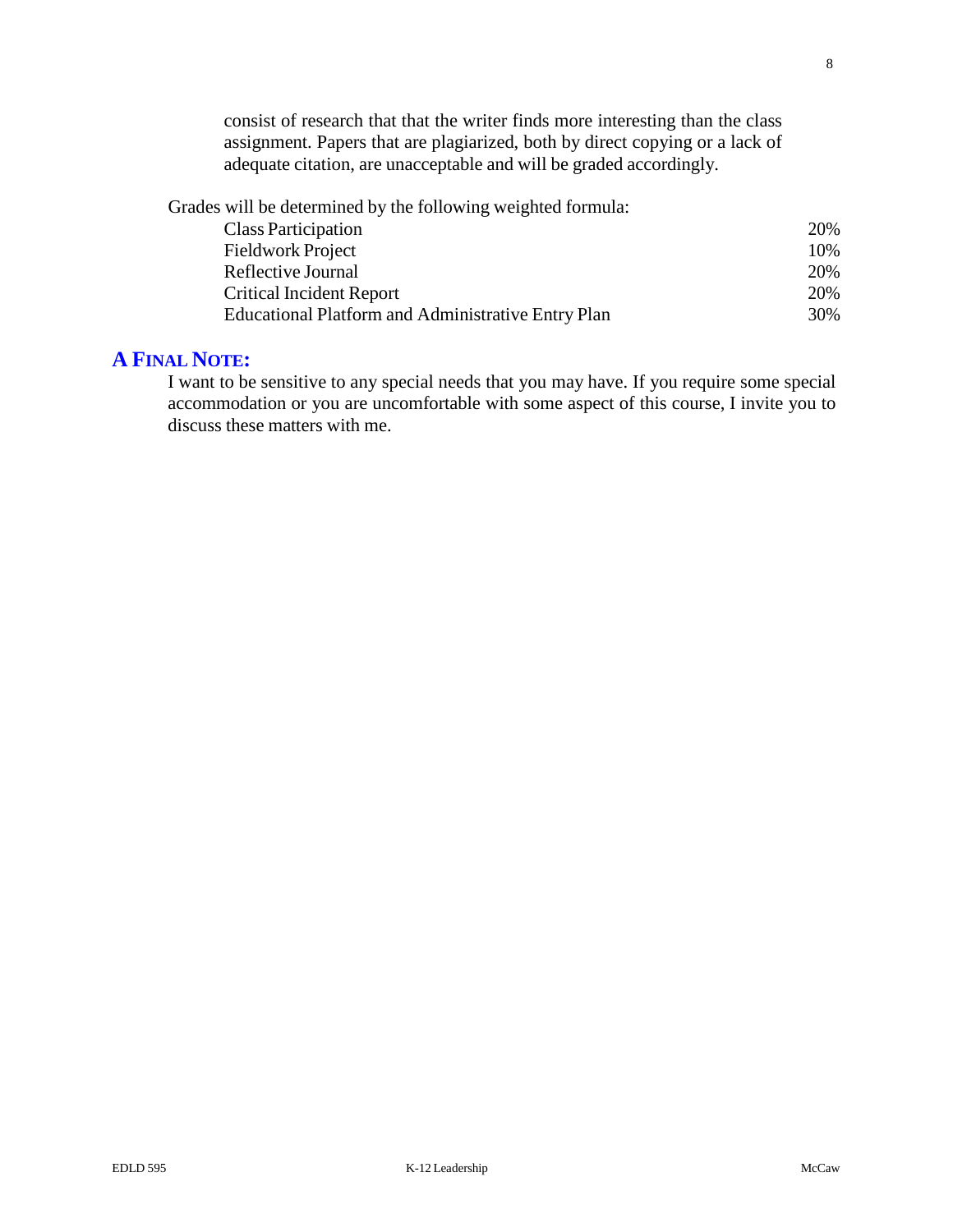9

# **TENTATIVE CLASSTOPICS AND READINGS:**

School Leadership and Administration (Snowden & Gorton, 2002)

*Principle-Centered Leadership (Covey, 1990)*

| Topics                                                              | Readings                         |
|---------------------------------------------------------------------|----------------------------------|
| <b>Introductions and Course Overview</b>                            |                                  |
| Principle-Centered Approach: Preface                                | pp. 13-25                        |
| <b>Introduction to Section 1</b>                                    | pp. 29-32                        |
| <b>Characteristics of Principle-Centered Leaders</b>                | Ch. 1 (pp. 33-39)                |
| <b>Seven Habits Revisited</b>                                       | $Ch. 2 (pp. 40-47)$              |
| <b>Three Resolutions</b>                                            | <i>Ch.</i> 3 ( <i>pp.</i> 48-56) |
| <b>Primary Greatness</b>                                            | $Ch. 4 (pp. 57-66)$              |
| A Break with the Past                                               | $Ch. 5 (pp. 67-78)$              |
| Six days of Creation                                                | $Ch. 6 (pp. 79-86)$              |
| <b>Decision Making</b>                                              | $Ch. 1 (pp. 3-26)$               |
| <b>Seven Deadly Sins</b>                                            | $Ch. 7 (pp. 87-93)$              |
| <b>Moral Compassing</b>                                             | $Ch. 8 (pp. 94-100)$             |
| Communication                                                       | Ch. 2 (pp. 31-48)                |
| <b>Clearing Communication Lines</b>                                 | <i>Ch.</i> 10 (pp. 109-118)      |
| Authority, Power, and Influence                                     | $Ch. 3 (pp. 51-66)$              |
| Principle-Centered Power                                            | $Ch. 9 (pp. 101-108)$            |
| Thirty Methods of Influence                                         | Ch. 11 (pp. 119-129)             |
| <b>Managerial and Organizational Development</b>                    | pp. 153-156                      |
| <b>Abundance Managers</b>                                           | <i>Ch.</i> 14 (pp. 157-162)      |
| <b>Group Leadership</b>                                             | Ch. 4 (pp. 69-85)                |
| <b>Six Conditions of Empowerment</b>                                | <i>Ch.</i> 18 (pp. 190-201)      |
| <b>Completed Staff Work</b>                                         | $Ch. 23 (pp. 236-243)$           |
| Manage from the Left, Lead from the Right                           | $Ch. 24 (pp. 244-249)$           |
| <b>Conflict Management</b>                                          | Ch. 5 (pp. 89-109)               |
| <b>Managing Expectations</b>                                        | $Ch.19$ (pp. 202-209)            |
| Organizational Control Versus Self-Supervision Ch. 20 (pp. 210-216) |                                  |
| Involving People in the Problem                                     | $Ch. 21 (pp. 217-223)$           |
| <b>Organizational Culture</b>                                       | $Ch. 6$ (pp. 113-127)            |
| <b>Shifting Your Management Paradigm</b>                            | <i>Ch. 16 (pp. 173-180)</i>      |
| <b>Seven Chronic Problems</b>                                       | Ch. 15 (pp. 163-172)             |
| <b>Using Stakeholder Information Systems</b>                        | $Ch. 22 (pp. 224-235)$           |
| <b>School Improvement</b>                                           | Ch. 7 (pp. 131-152)              |
| Transforming a Swamp into an Oasis                                  | Ch. 28 (pp. 278-287)             |
| <b>Principle-Centered Learning Environments</b>                     | $Ch. 31 (pp. 302-312)$           |
|                                                                     |                                  |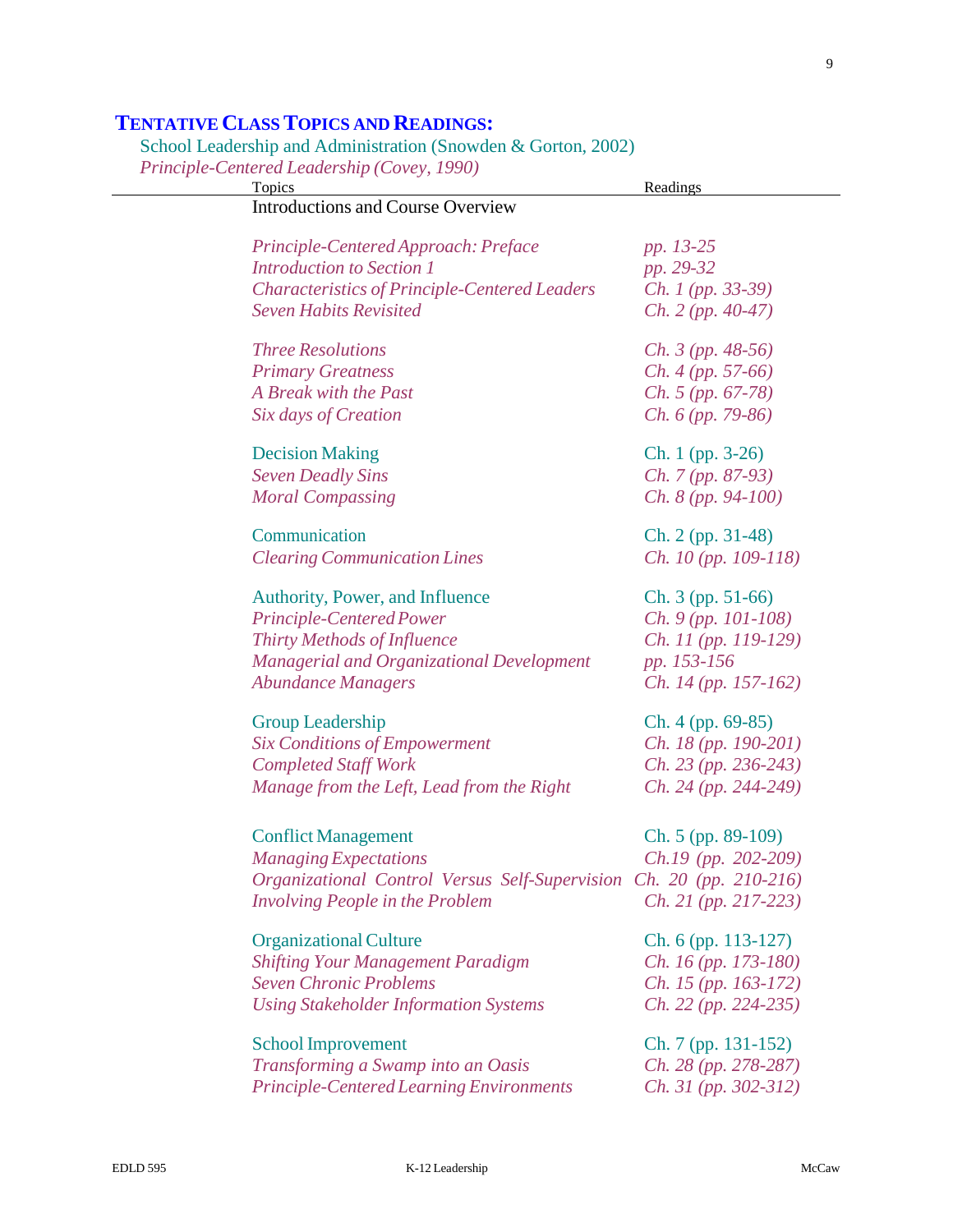10

#### References

- Barnett, B. G. (1991). The educational platform: Articulating moral dilemmas and choices for future educational leaders. In Barnett, B.G., McQuarrie, G.O., and Norris, C.J. (Eds.) *The moral imperatives of leadership: focus on human decency.* Fairfax, V A: National Policy Board for Educational Administration.
- Bateman, D. & Bateman, c. F. (2001). *A principal's guide to special education*. Arlington, VA: Council for Exceptional Children.Begley, S. (2000, May 8). Mind expansion: Inside the teenage brain. Newsweek, 68.
- Berliner, D. C., & Biddle, B. J. (1995). *The manufactured crisis: Myths, fraud, and the attack on America's public schools.* Reading, MA: Addison-Wesley.
- Bracey, G. W. (2000). *Bail me out: Handling difficult data and tough questions about public schools.* Thousand Oaks, CA: Corwin.
- Bulach, C., Pickett, W., & Boothe, D. (1999, March). Mistakes leaders make. *School Administrators of Montana Bulletin*, 3-4.
- Covey, S. R. (1989). *The 7 habits of highly effective people: Powerful lessons in personal change.* New York: Fireside.
- Covey, S. R. (1990). *Principle-centered leadership.* NY: Summit.
- Covey, S. R. (1994, July). Be loyal to those absent. *Executive Excellence*, 3-4.
- Covey, S. R., Merrill, A. R., & Merrill, R. R. (1994). *First things first: To live, to learn, to leave a legacy.* NY: Simon & Shuster.
- Daresh, J. C. (2001). *Beginning the principalship* (2<sup>nd</sup> ed.). Thousand Oaks, CA: Corwin.
- Deal, T. E. & Peterson, K. D. (1994). *The leadership paradox: Balancing logic and artistry in schools.* San Francisco: Jossey-Bass.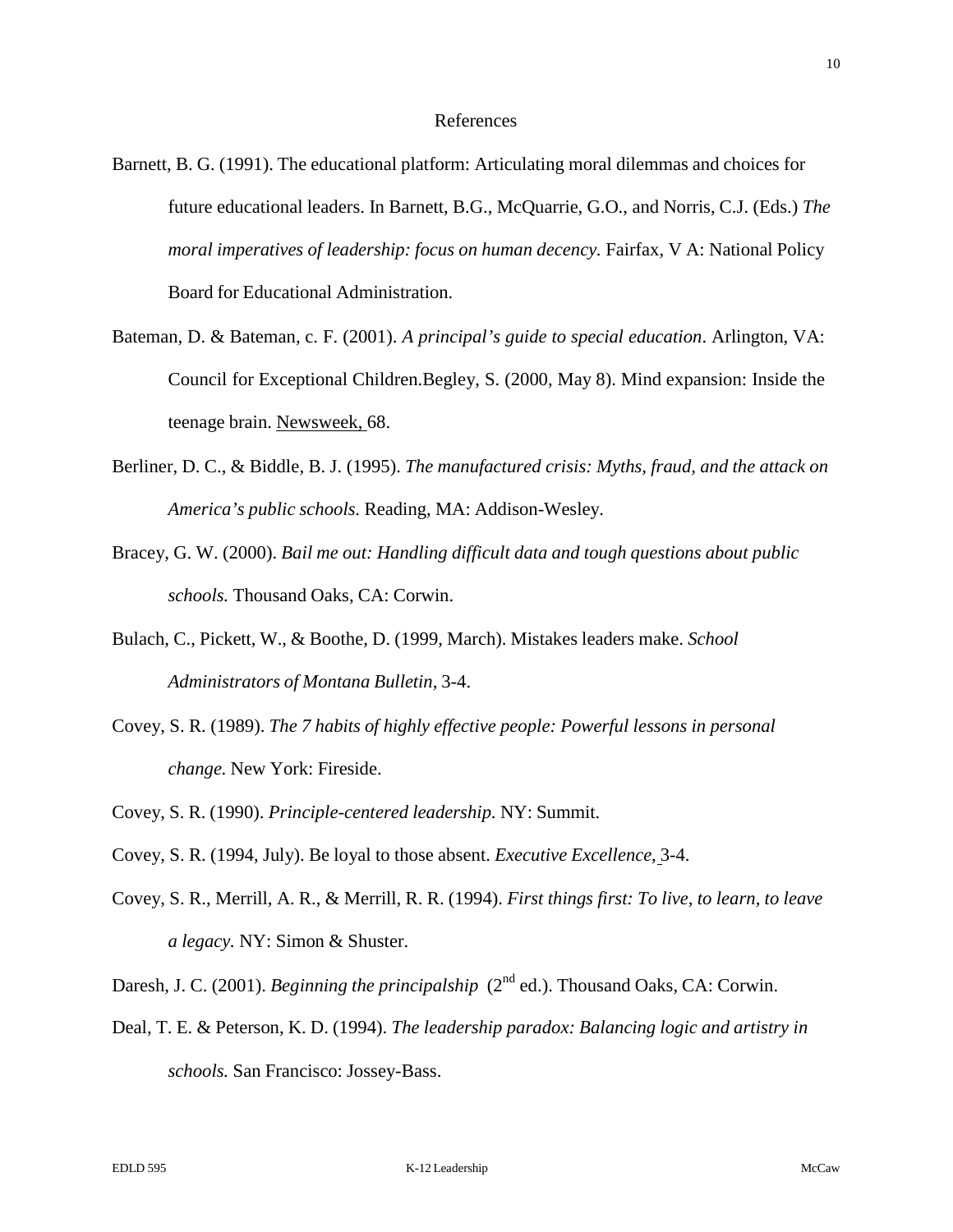- Deal, T. E. & Peterson, K. D. (1999). *Shaping school culture: The heart of leadership.* San Francisco: Jossey-Bass.
- Duffrin, E. (2000, October 15). What it takes to make a school sing—and why CPS comes up short. *CATALYST* [on-line]. Available: <http://www.catalyst-chicago.org/10-> 00/1000main1.htm.
- Ferrando, V. L. (2001, February). Challenges for 21<sup>st</sup>-century elementary school principals. Phi *Delta Kappan,* 440-442.

Fullan, M. (2003). *The moral imperative of school leadership.* Thousand Oaks, CA: Corwin.

- Gewertz, C. (2001, February 28). 'Freak dancing' craze generates friction, fears. *Education Week* [on-line]. Available: [http://www.edweek.com/ew/ew\\_printstory.cfm?slug=24freak.h20](http://www.edweek.com/ew/ew_printstory.cfm?slug=24freak.h20)
- Hanson, K. L. (2001). *Preparing for educational administration using case analysis.* Upper Saddle River, NJ: Merrill Prentice Hall.

Horton, J. L. (1999, October). Discipline under IDEA. *The School Administrator,* 30-35.

- Kline, P., & Saunders, B. L. (1995, April). Ten steps to a learning organization. *Executive Excellence.* Provo, UT: Executive Excellence Publishing.
- Kleiner, C. (2000, June 12). Test case: Now the principal's cheating. U.S. News [on-line]. Available: <http://www.usnews.com/usnews/issue/000612/cheating.htm>
- Kouzes, J. M., & Posner, B. Z. (1993). *Credibility; How leaders gain and lose it, why people demand it.* San Francisco: Jossey-Bass.
- Lambert, L. (2003). *Leadership capacity for lasting school improvement.* Alexandria, VA: Association for Supervision and Curriculum Development.
- National Association of Secondary School Principals. (2001). *Breaking ranks: Changing an American institution.* Reston, VA: Author.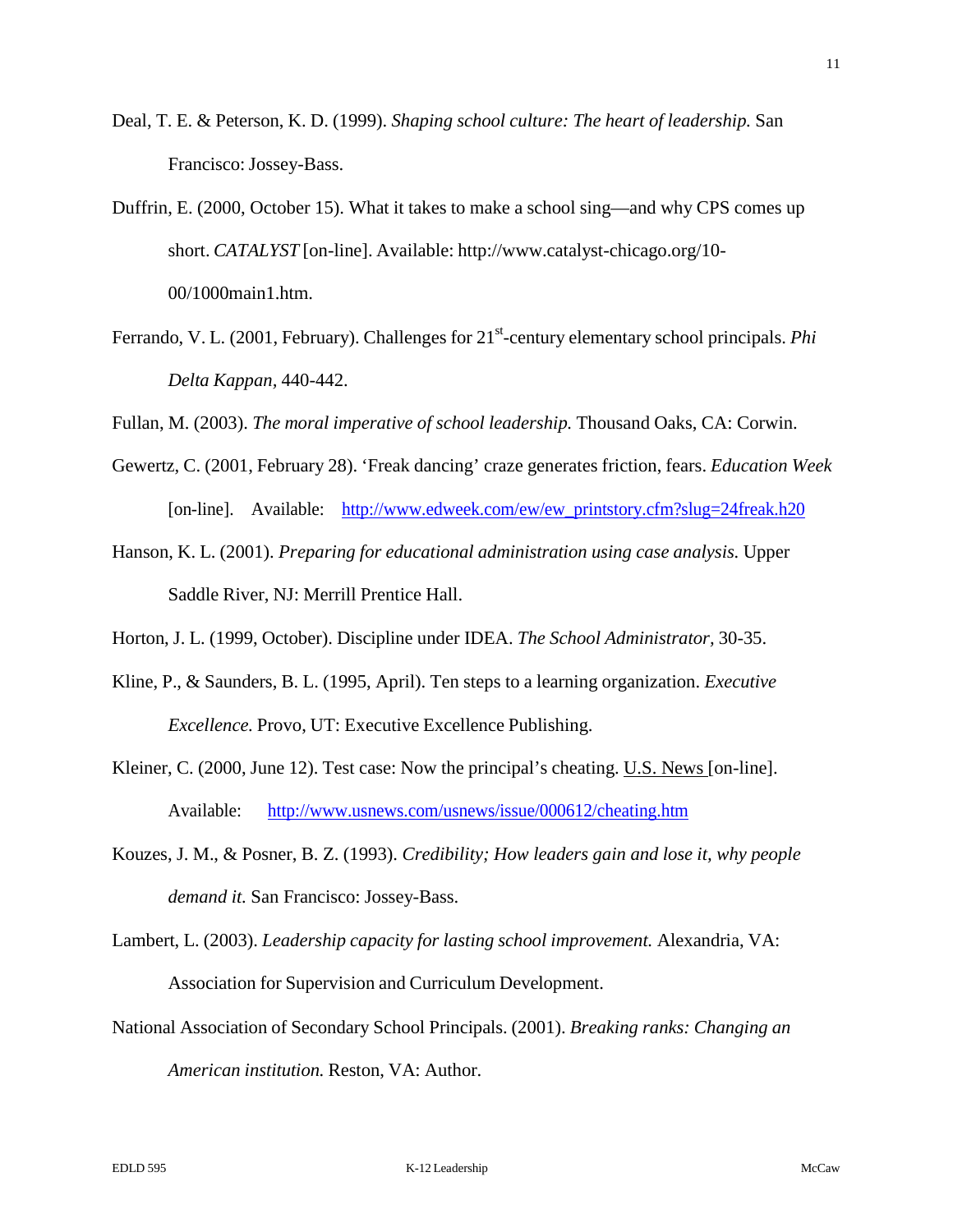Nahavandi, A. (1997). *The art and science of leadership.* Upper Saddle River, NJ: Prentice-Hall. Norris, C. (1997). Personal correspondence with author. (Syllabus for ADSU 6301-6302, 1997). Peterson, K. D. (2001, Winter). The roar of complexity. *The Journal of Staff Development,* 18- 21.

- Riehl, C. J. (2000, Spring). The principal's role in creating inclusive schools for diverse students: A review of normative, empirical, and critical literature on the practice of educational administration. *Review of Educational Research, 70* (1), 55-81.
- Sarason, S. B. (1990). *The predictable failure of educational reform.* San Francisco: Josey-Bass.
- Sergiovanni, T. J. and Starratt R. J. (1983). *Supervision: Human perspectives*. New York: McGraw- Hill.
- Sergiovanni, T. J. (1992). *Moral leadership: Getting to the heart of school improvement*. San Francisco: Jossey-Bass.
- Sergiovanni, T. J. (2000, September). Standards and the lifeworld of leadership. *The school administrator,* 6-12.
- Sergiovanni, T. J. (2000). *The lifeworld of leadership: Creating culture, community, and personal meaning in our schools.* San Francisco: Jossey-Bass.
- Sergiovanni, T. J. (2001). *The principalship: A reflective practice perspective.* Needham Heights, MA: Allyn & Bacon.
- Skrla, L., Erlandson, D. A., Reed, E. M., & Wilson, A. P. (2001). The emerging principalship. Larchmont, NY: Eye on Education.
- Snowden, P. E & Gorton, R. A. (2002). *School leadership and administration* (6<sup>th</sup> ed.). New York: McGraw-Hill.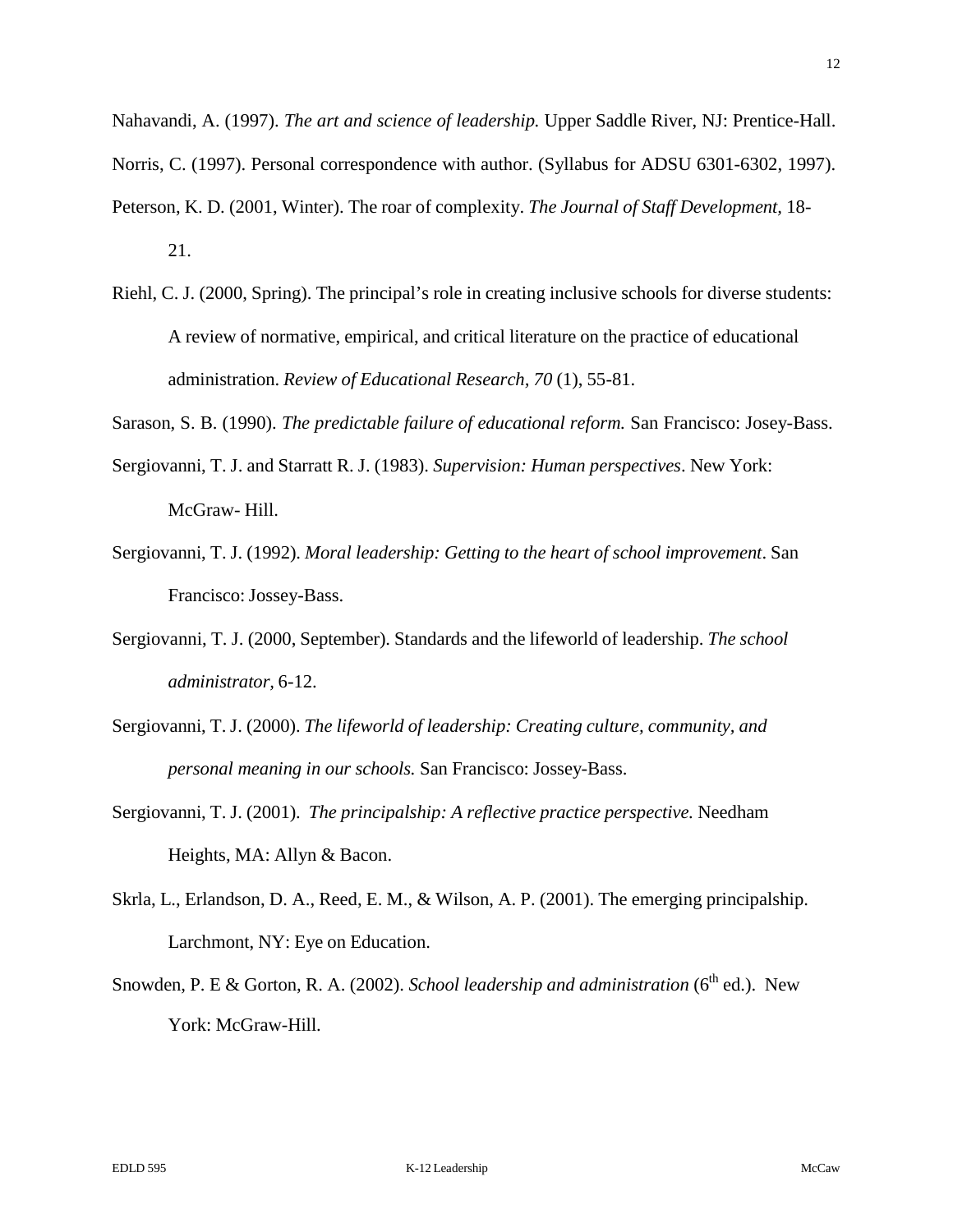Starratt, R. J. (1996). *Transforming educational administration: Meaning, community, and excellence.* New York: McGraw-Hill.

The National Institute on Educational Governance, Finance, Policymaking, and Management. (1999, June). *Policy brief: Effective leaders for today's schools: Synthesis of a policy forum on educational leadership.* Office of Educational Research and Improvement, U.S. Department of Education. Jessup, MD: Education Publications Center.

*The Jossey-Bass reader on educational leadership* (2000). San Francisco: Jossey-Bass.

- *The principal, keystone of a high-achieving school: Attracting and keeping the leaders we need.* Alexandria, VA: National Association of Elementary School Principals, Renton, VA: National Association of Secondary School Principals, Arlington, VA: Educational Research Service.
- Tomlinson, C. A. (1999, October). Leadership for differentiated classrooms. *The School Administrator,* 6-11.
- Ubben, G. C., Hughes, L. W., & Norris, C. J. (2001). *The principalship: Creative leadership for effective schools* (4<sup>th</sup> ed.). Boston: Allyn and Bacon.
- Wilhelm, W. (1996). Learning from past leaders. In F. Hesselbein, M. Goldsmith, & R. Beckhard (Eds.), *The leader of the future* (pp. 221-226). San Francisco: Jossey-Bass.

Wilmot, W. W., & Hocker, J. L. (2001). *Interpersonal conflict.* Boston: McGraw-Hill.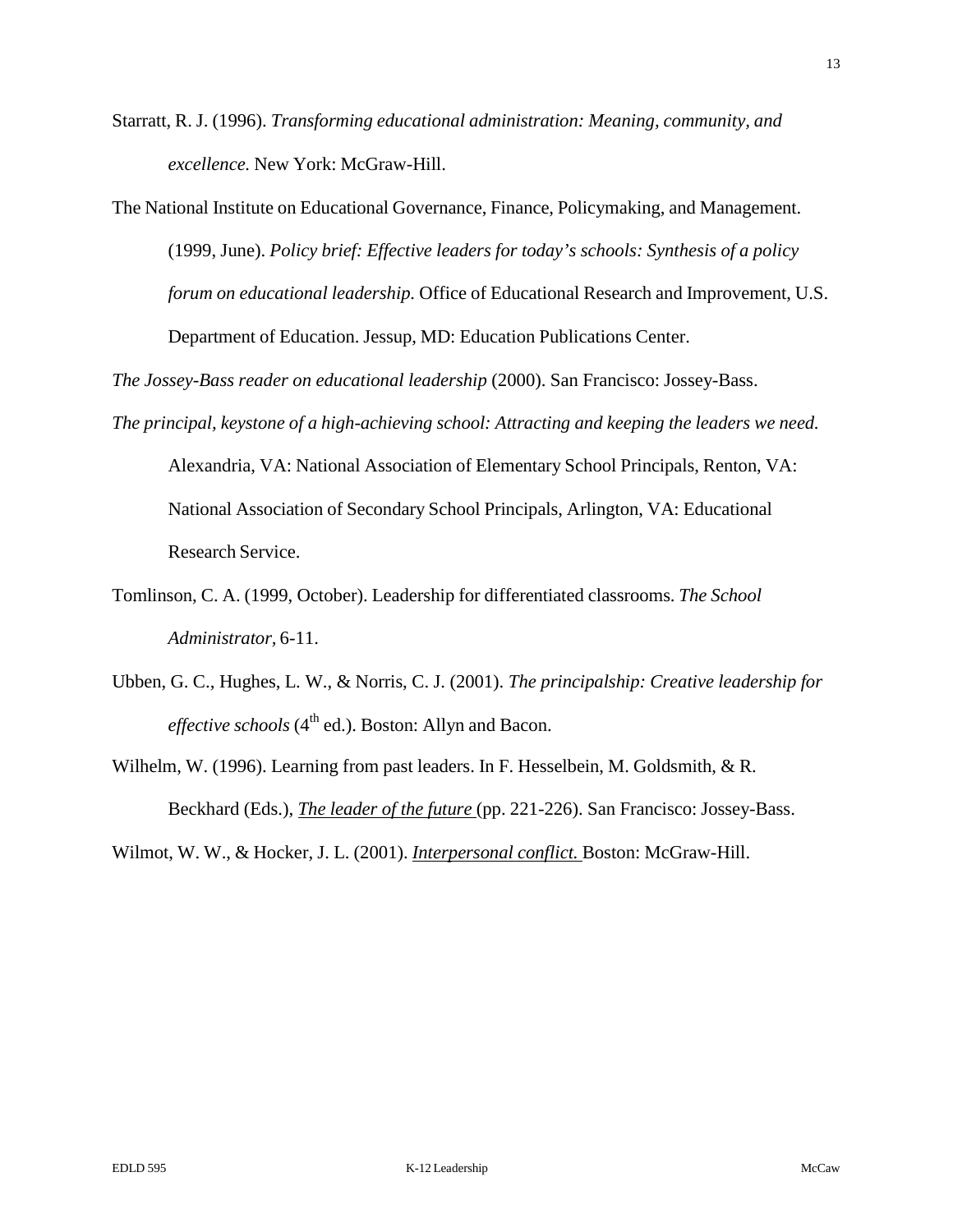# **PROFESSIONAL STANDARDS FOR STUDENT PERFORMANCE**

# Graduate students in the Department of Educational Leadership at The University of Montana are expected to:

- Y Demonstrate professional vision in the practice of educational administration
- Y Accept responsibility and accountability for class assignments in their role as members of the class
- Y Demonstrate growth during the period of their graduate career
- Y Demonstrate good decision making and an awareness of organizational issues from a variety of perspectives
- Y Demonstrate imagination and originality in the discussion of educational leadership issues
- Y Understand the relationship between theory and practice and the value of reflective leadership
- Y Demonstrate a moral, humanistic, ethical and caring attitude toward others
- Y Demonstrate an ability to build trust and positive relationships with others
- Y Demonstrate a tolerance for diversity and a warm acceptance of others regardless of their backgrounds or opinions
- Y Demonstrate emotional stability and an ability to work well with other members of the class, including the instructor
- Y Demonstrate an ability to express himself/herself well in speech and writing, and
- Y Demonstrate mastery of fundamental knowledge of course content and an understanding of its application

**FAILURE TO DEMONSTRATE THE AFOREMENTIONED QUALITIES ON A CONSISTENT BASIS MAY RESULT IN REMOVAL FROM CLASSES AND/OR THE EDUCATIONAL LEADERSHIP PROGRAM**.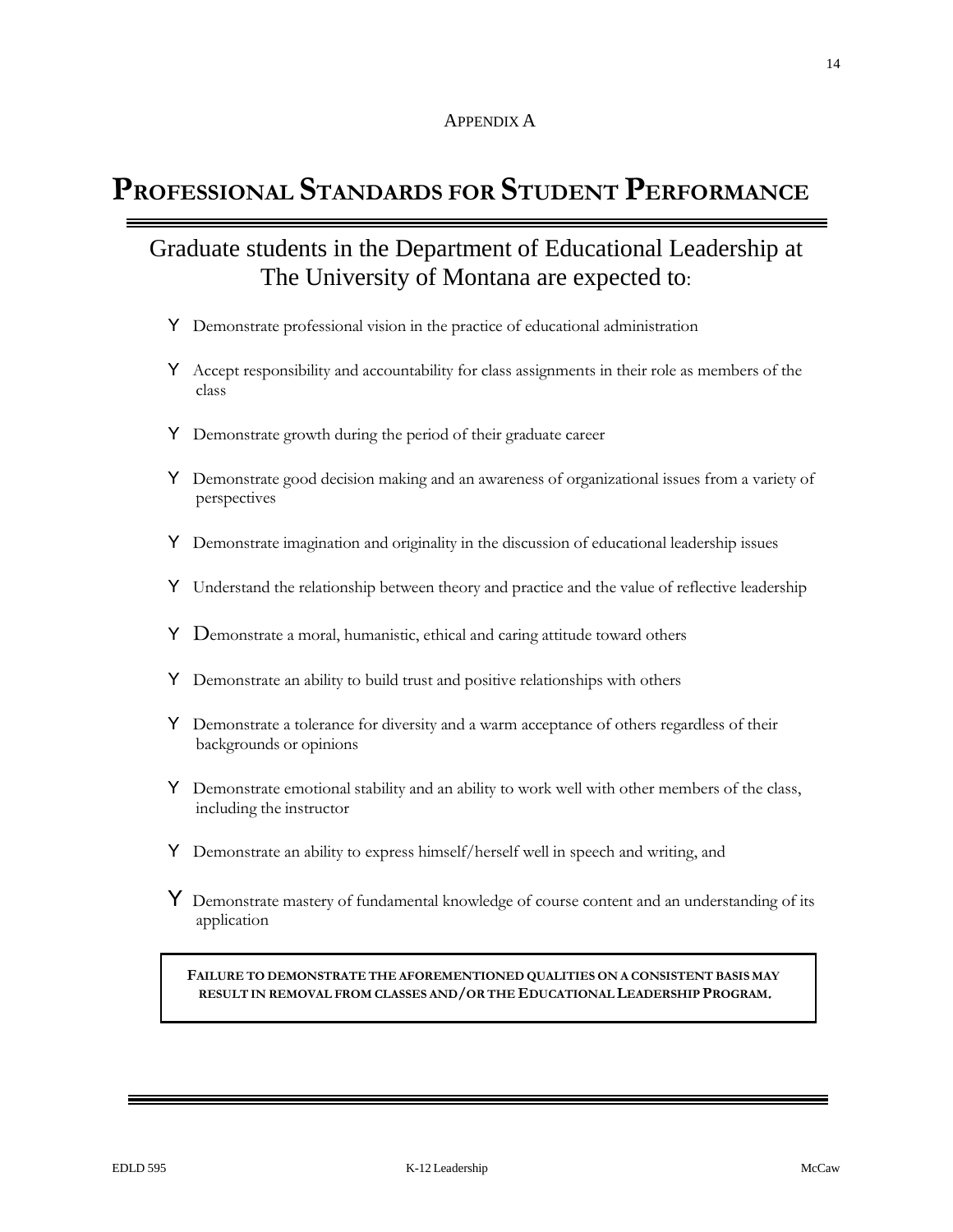#### APPENDIX B

Assignment

Paper Title

by Your Name

Submitted to William P. McCaw, Ed.D.

In Partial Fulfillment of the Requirements of EDLD 567: K-12 Leadership

The University of Montana